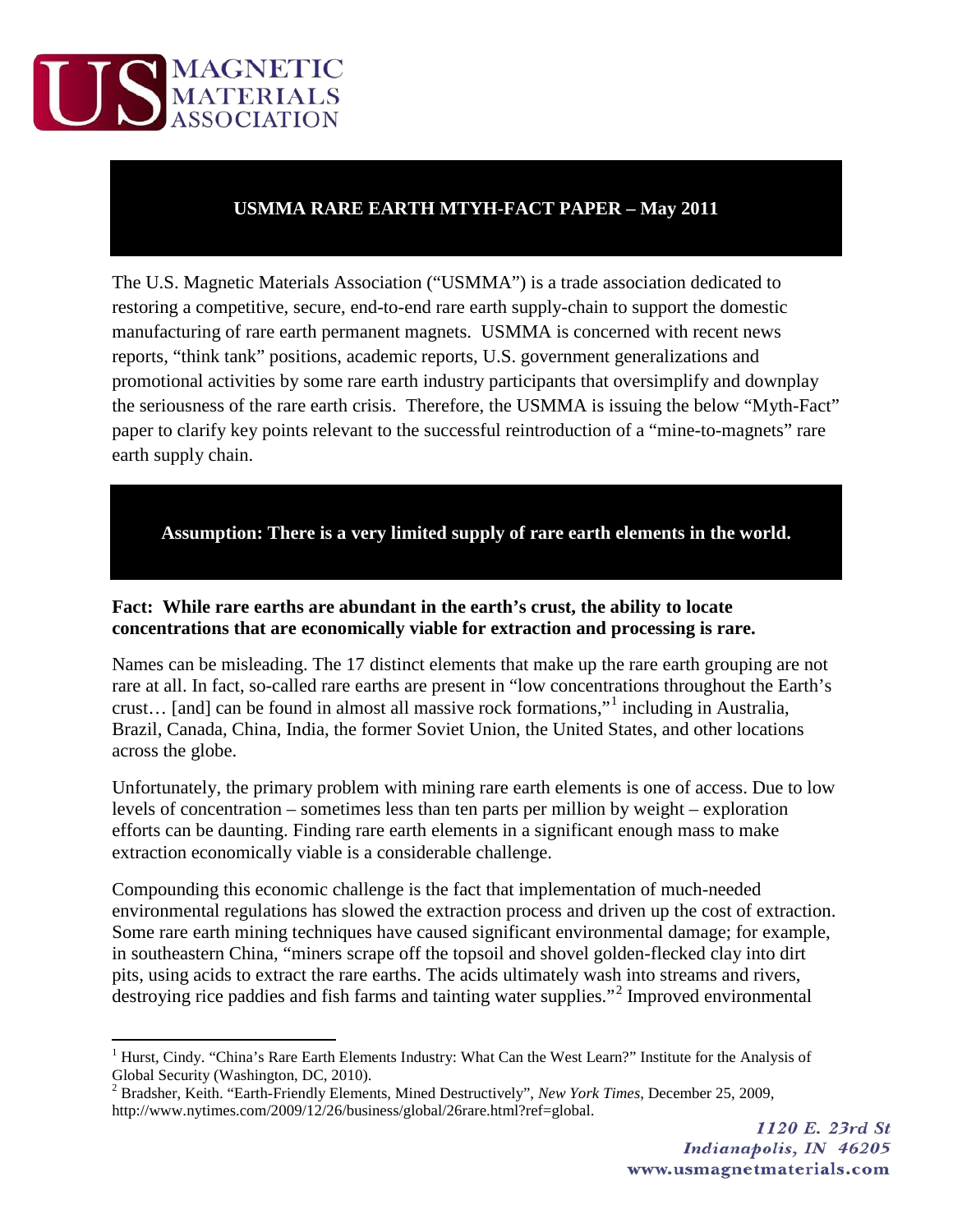

standards, in China and elsewhere, are absolutely necessary but unfortunately have resulted – and will continue to result – in decreased relative supply of these elements.

**Assumption: Recent actions by China make them an unreliable supplier of rare earth materials on the global marketplace.**

## **Fact: China has dramatically reduced exports, decreased production, increased taxes on rare earth product, and allegedly embargoed trading partners.**

This assumption is unfortunately accurate. China produces more than 95 percent of all rare earth oxides for world consumption. However, the ability – and willingness – of China to export rare earth oxides and metals is eroding due to growing domestic (Chinese) demand, enforcement of environmental laws and regulations, and a mandate to consolidate the industry by decreasing the number of mining permits. As a result, China has imposed several restrictions in the last year, causing significant market disruptions. For example, in July 2010, China decreased their export quota allocations on rare earth oxides and metals by over 70 percent. The market impact was immediate and alarming: these additional restrictions from the world's largest producer of rare earth materials caused a rapid escalation in the price of materials, in increasing prices between three to eight times and causing supply shortages of some materials. In September 2010, China restricted export of all rare earth oxide and metal to Japan over a diplomatic incident and, in October 2010, imposed similar restrictions on exports to the United States and Europe.

Equally troubling is that many Chinese suppliers to U.S. corporations became reluctant to quote pricing and availability to consumers as they anticipated further price increases. Uncertainty in cost and availability highlight a critical vulnerability in the supply chain, as noted in the 2010 GAO report on this topic. The prices of rare earths in 2011 have become progressively higher with increases ranging from 5 to over 20 times their pre-July 2010 levels.

**Assumption: Extracting rare earth elements is simple, and U.S.-based companies can quickly develop this capability.**

**Myth: Extraction is only a small component of the supply-chain. Concentration and separation to individual oxides can cost upwards of \$500 million per location and up to 10 years for mine development and permitting.** 

Processing rare earth elements is much more complicated and costly than processing other ores, such as gold. Miners extract ore that contains rare earths as well as many other minerals. Processors then crush the ore into gravel-sized pieces that can be fed into a grinding mill, which transforms the gravel into a fine sand or silt. The silt then runs through a floatation process, in

> 1120 E. 23rd St Indianapolis, IN 46205 www.usmagnetmaterials.com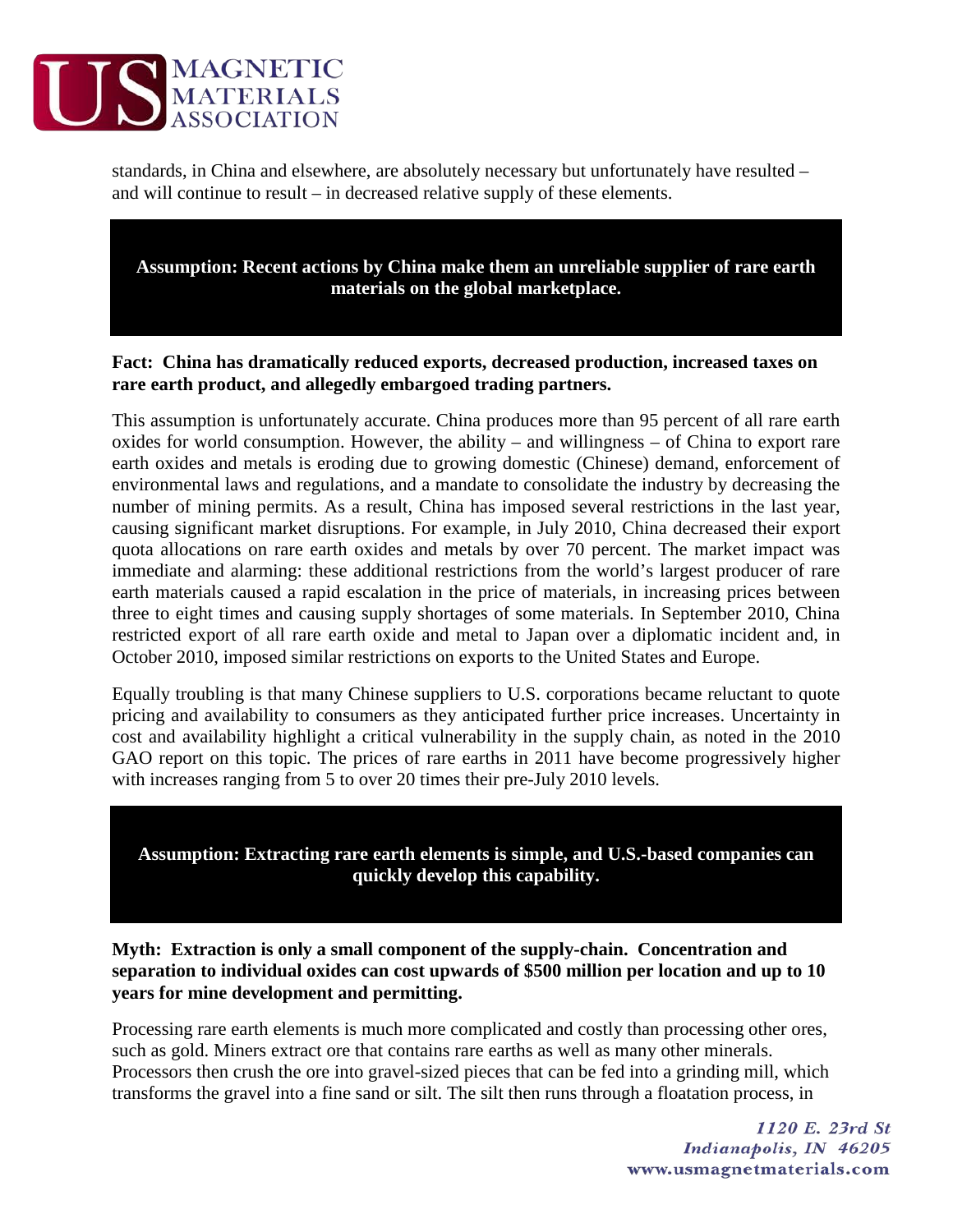

which processors add an agent to the silt and cause air bubbles to rise through the tank; the bubbles "catch" the rare earth minerals, bringing them to the surface as a froth that can be separated out. The next step involves the addition of acid and various solvents (each rare earth element has its own extraction steps and chemical processes) to separate the rare earth elements into distinct oxides, which can be dried, stored, and shipping for further processing.<sup>[3](#page-2-0)</sup> This process also produces waste water sometimes containing potentially harmful materials, including radioactive thorium, radium, and uranium, which require careful recycling or disposal.

The next steps are to reduce – or refine – the rare earth oxides into metals with different purity levels, form the metals into rare earth alloys, and finally manufacture the alloys into components, such as permanent magnets, for use in defense and commercial applications.<sup>[4](#page-2-1)</sup>

Clearly, successfully processing rare earth elements requires considerable know-how, operational experience, and manufacturing assets and facilities. Currently, there is limited rare earth production in the United States, which remains nearly entirely dependent on overseas refineries for elemental and alloy processing. Generally speaking, most processing occurs in China; Japanese firms produce metals, metal alloys, and magnets, and Germany can produce alloys and magnets. According to a 2009 Government Accountability Office (GAO) briefing to Congress, "based on industry efforts, rebuilding a U.S. rare earth supply chain may take up to 15 years and is dependent on several factors, including security capital investments in processing infrastructure, developing new technologies, and acquiring patents, which are currently held by international companies."[5](#page-2-2)

Even foregoing an end-to-end processing capability would require years of investment. A rare earth mine in Mountain Pass, California, is the largest non-Chinese deposit in the world, but it does not have substantial amounts of heavy rare earths (such as dysprosium) for heat-resistant permanent magnets in commercial and defense applications. This facility is currently in the process of a multiyear upgrade for assets and facilities to process rare earth ore into oxide. The aforementioned GAO briefing noted that "according to industry, rare earth deposits in the United States, Canada, Australia, and South Africa could be mined by 2014."[6](#page-2-3) On the other end of the supply chain, industry estimates that creating a magnet-producing facility for sintered neodymium iron boron permanent magnets, which play a critical role in several critical defense applications, would also take a minimum of 2 years.

**Assumption: Global demand will continue to increase and will outstrip projected supply of key rare earths.**

<span id="page-2-0"></span><sup>&</sup>lt;sup>3</sup> Hurst, Cindy.

<span id="page-2-1"></span><sup>&</sup>lt;sup>4</sup> Martin, Belva. "Rare Earth Materials in the Defense Supply Chain" briefing to Congress. Government

Accountability Office (Washington, DC, April 14, 2010). <sup>5</sup> Ibid.

<span id="page-2-2"></span>

<span id="page-2-3"></span> $<sup>6</sup>$  Ibid.</sup>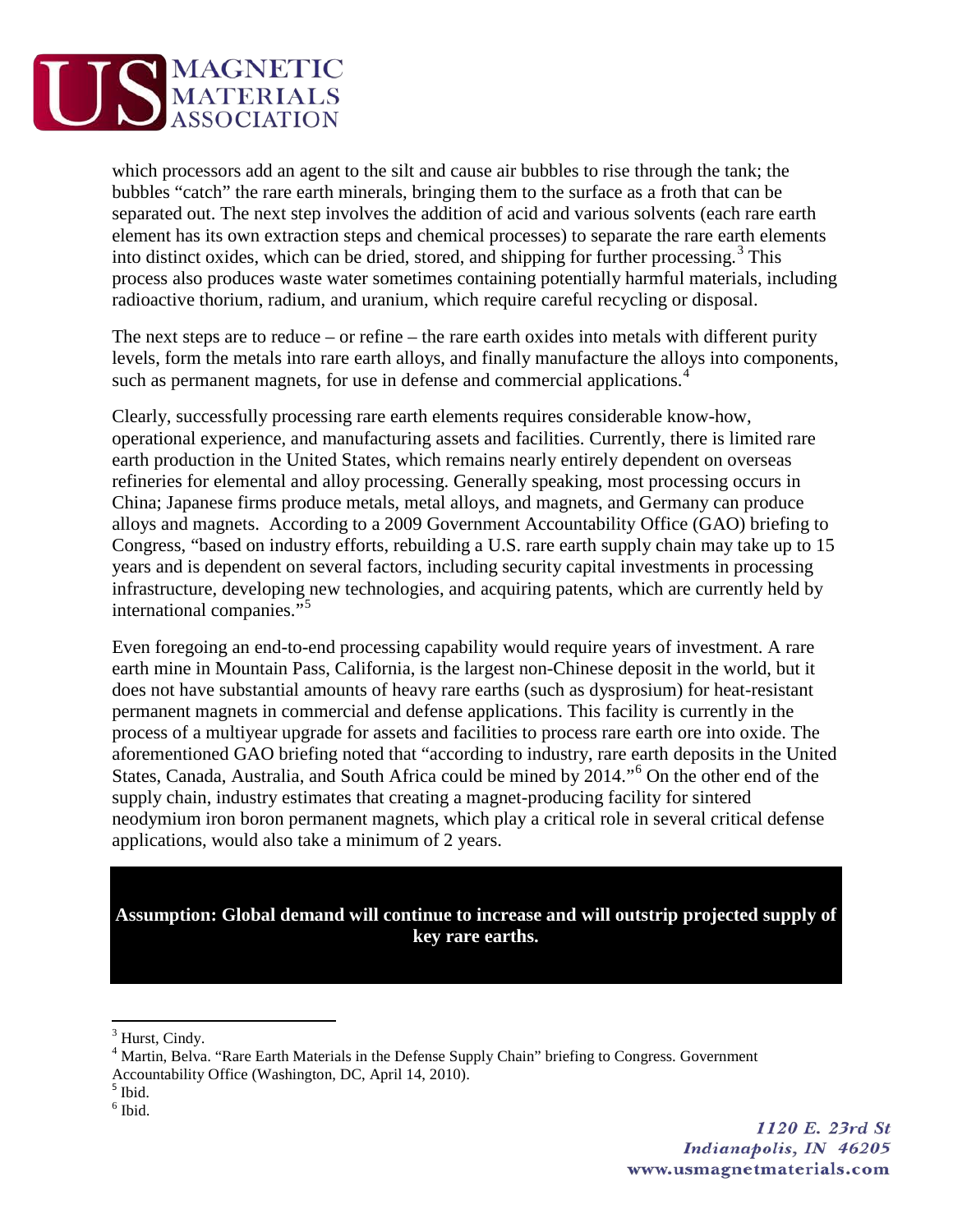

**Fact: The world has an increasing appetite for products that rely on rare earths, including green technologies such as: hybrid cars, wind turbines, and compact fluorescent lights; digitized and miniaturized electronic consumer goods such as flat screen televisions, mobile phones, and disc drives; and defense technologies such as munitions, missiles, radar surveillance, and avionics.**

Anticipating future shortfalls in critical rare earth elements and materials, many commercial enterprises – especially in the automobile and high-technology industries – have locked suppliers into long-term agreements, an action that has encouraged existing and potential rare earth suppliers to establish or re-open mines and facilities to increase supply in the next 3-5 years.

That said, experts generally agree that certain individual elements, particularly neodymium, dysprosium, europium, terbium, and yttrium, will remain in short supply.<sup>[7](#page-3-0)</sup> As the largest user of dysprosium enhanced neodymium iron boron permanent magnets, the automobile industry – alongside wind turbine manufacturers, makers of defense applications, and others – will face demand growth that is between nine to 15 percent for these scarce rare earth materials. Compounding this situation are the facts that at current rates of production, China has only 5-25 years of dysprosium production remaining<sup>[8](#page-3-1)</sup> and that China may well become a net importer of rare earths in the next 5 to 10 years as more and more Chinese technology uses rare earths. This squeeze on supply will undoubtedly impact U.S. technology and national security sectors.

Industry players can respond to raw material scarcity in a variety of ways: long-term or special supply agreement; stockpile; substitution; or resource efficiency. Businesses are generally adopting a combination of these elements into their business strategies. For example, an element of Toyota is reportedly "securing supplies of lithium used in the batteries for electric vehicles through a partnership with the Australian-listed company Orocobre. The deal will see Orocobre develop resources of lithium-potash in Argentina. The automotive manufacturer is reportedly also developing electric motors that are no longer dependent on [rare earth elements]. And, as a Japanese company, Toyota would also have access to its government's stockpile of strategically important metals."<sup>[9](#page-3-2)</sup>

Like Japan, the United States has a critical material stockpile. However, despite the projected shortfalls in rare earth elements that are essential to defense applications, this strategic reserve does not currently include those elements. In particular, demand will outstrip supply of dysprosium and neodymium, used in magnets that make direct precision-guided munitions (e.g., Joint Direct Attack Munitions, Joint Air to Ground Missiles, Joint Common Missiles), enable stealth technology in helicopters, and withstand vibration, impact, and G-forces in aircraft, tanks, missile systems, and command and control centers. Moreover, Japanese company Hitachi –

<span id="page-3-0"></span><sup>7</sup> Seaman, John. "Rare Earths and Clean Energy: Analyzing China's Upper Hand." Institut Français des relations Internationales (Brussels, Belgium, September 2010).

<span id="page-3-2"></span><span id="page-3-1"></span>c<sup>88</sup> Lifton, Jack. Technology Metals Research, LLC.<br><sup>9</sup> Stuff, Paul. "Rarer still? Supply risks of rare earth elements." <u>www.environmentalistonline.com/article/2011-03-</u> [17/rarer-still-supply-risks-of-rare-earth-elements](http://www.environmentalistonline.com/article/2011-03-17/rarer-still-supply-risks-of-rare-earth-elements) (March 17, 2011).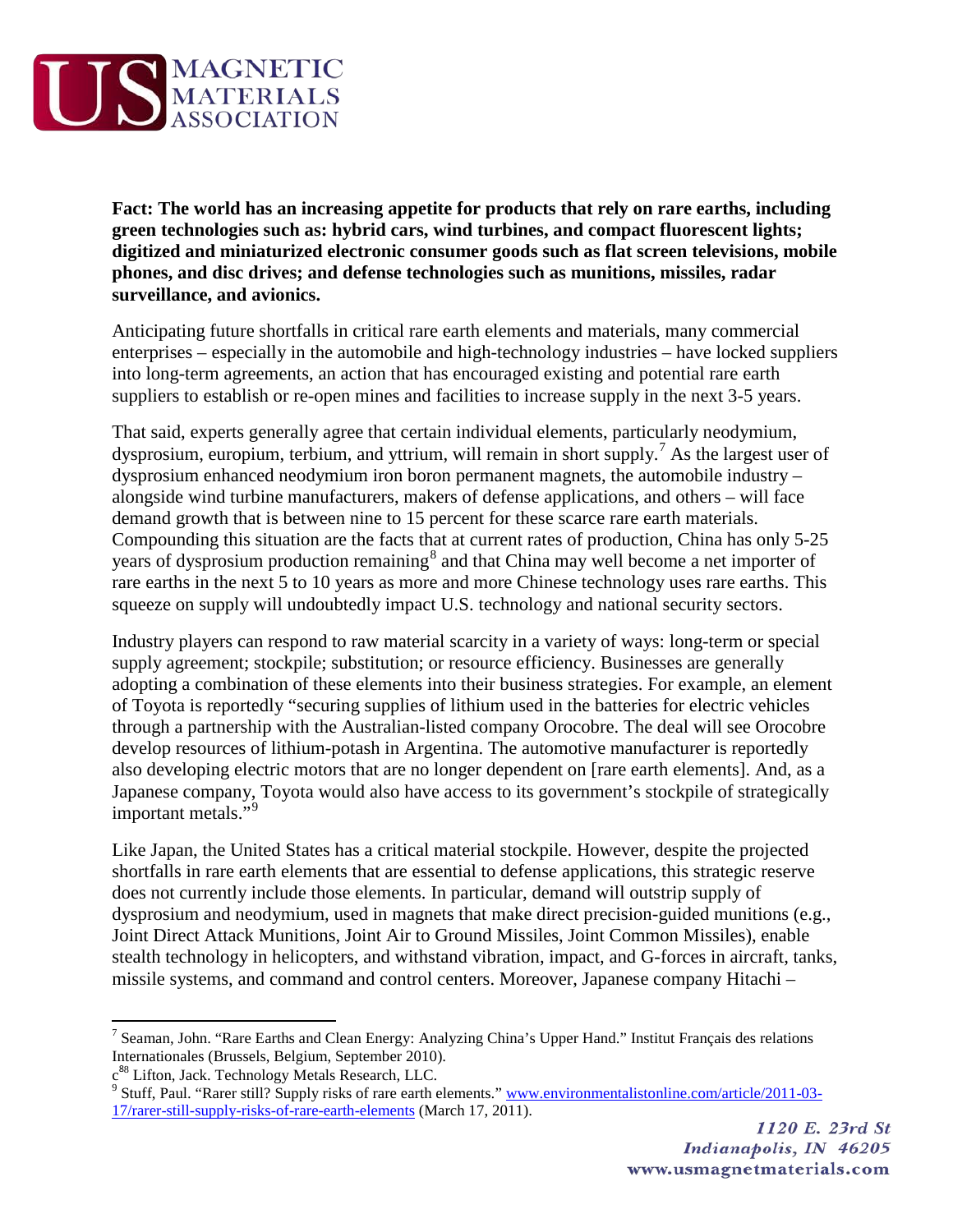

which holds the intellectual property rights – will not provide quotes for "military specification" magnets. Thus, U.S. companies produce critical defense weapons and components by buying magnets from licensed Chinese producers.

The U.S. Government can address this untenable dependency on Chinese sources for critical military applications through establishment of a neodymium iron boron stockpile, as called for in H.R. 1388, the Rare Earths Supply-Chain Technology and Resources Transformation Act of 2011 (or RESTART Act), as introduced by Representative Mike Coffman (CO-6) in April 2011. This legislation calls for a limited, value-added inventory of neodymium iron boron magnet alloy (no more than 200 metric tons) and dysprosium iron alloy (no more than 50 metric tons) within the Defense Logistics Agency Strategic Materials (DLA-SM) stockpile. This inventory would be available, as necessary, to companies that make magnets for defense applications without impact on market prices.

In addition, the RESTART Act would encourage a domestic U.S. manufacturing capability for neodymium iron boron magnets by allowing the Department of Defense to enter into long-term supply contracts for the delivery of necessary grades of domestic neodymium iron boron magnets to meet the defense demand. In this way, the U.S. military would not be dependent on Chinese sources for magnets that are critical to functionality of key defense systems.

**Assumption: Even holding China's reliability aside, the industrial base on which the U.S. Defense Department depends is reliable, cost-effective, and sufficient to meet defense requirements in the near- and long- terms.**

**Myth: The United States currently produces limited rare earth oxides, no rare earth metals, limited rare earth alloys, has one vertically integrated producer of samarium cobalt magnets and no producers of neodymium iron boron magnets. Producers from ally nations are 100 percent dependent on Chinese sources for heavy rare earth materials and largely dependent on China for rare earth metals and alloys.** 

Certain Defense Department officials have repeatedly offered this mistaken assumption, both to Congress and to industry. Those officials have made no apparent attempt to quantify aggregate defense demand to support this assumption, and statements from industry experts, such as Dudley Kingsnorth, raise critical issues for discussion. Kingsnorth has stated that of total global rare earth demand, demand for metal alloys and magnets is 18 and 21 percent, respectively. Thus, of the 125,000 global oxide demand, 47,500 tons (39 percent) are used for metal and alloy, materials not produced in the United States or produced in tiny amounts. U.S. demand for metal alloys and magnets is 1,000 tons and 500 tons, respectively. Thus, DOD's demand (roughly 8 percent of U.S. demand) is 80 tons of alloy and 40 tons of magnets. U.S. companies are producing nowhere near that amount today.

> 1120 E. 23rd St Indianapolis, IN 46205 www.usmagnetmaterials.com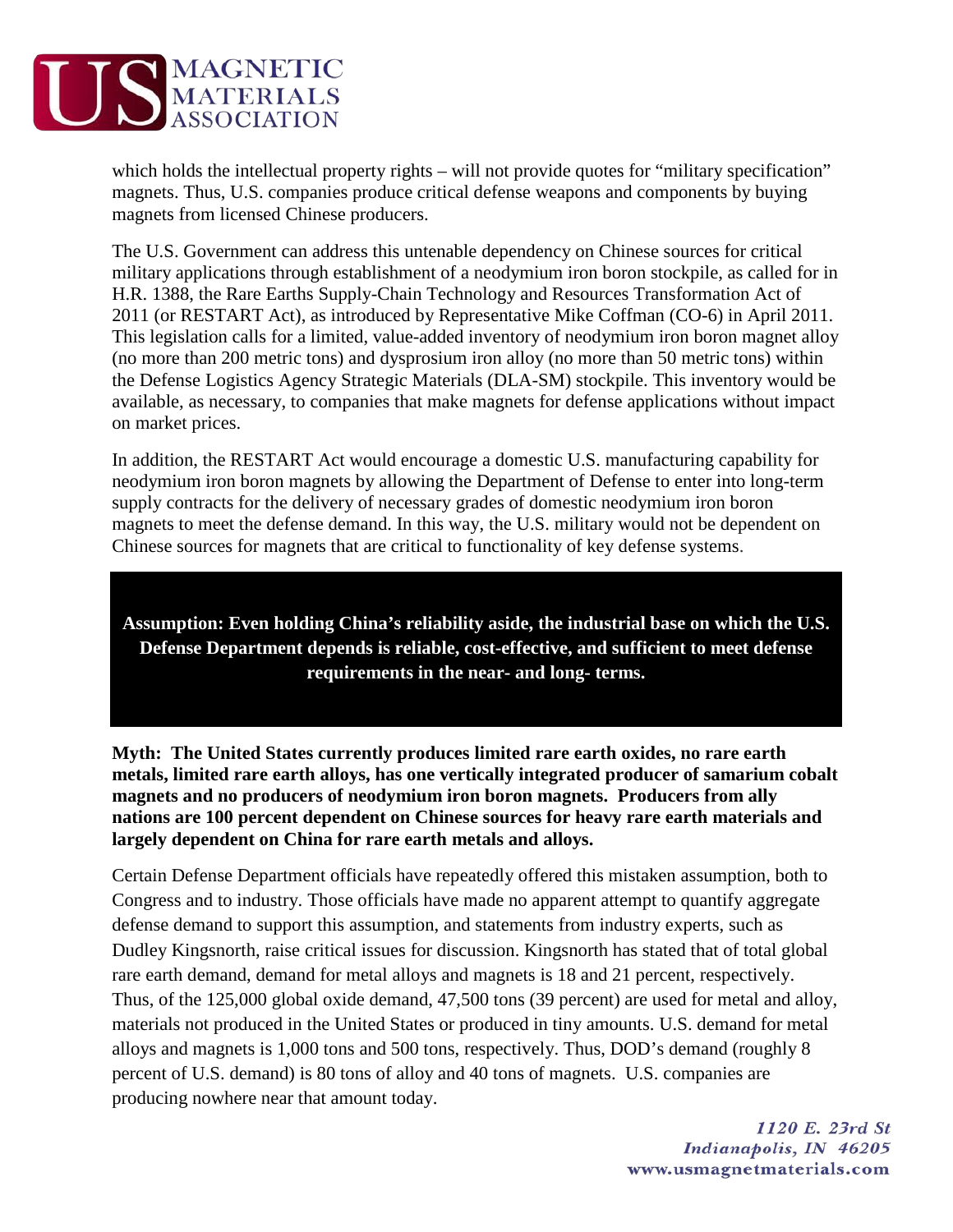

More disturbingly, in 2015, U.S. demand will be 2,000 tons of metal alloy and 3,000 tons of magnets; DOD's demand (at 8 percent) will thus be 160 tons of alloy and 240 tons of magnets. These amounts are far beyond domestic capability.

To address demand for rare earth materials, the United States needs robust activity in several key areas to support a "manufacturing first" approach, one that supports the mining of rare earth ores domestically but also promotes U.S. capabilities on the manufacturing end of the supply chain. Such an approach would include:

- **Stockpiling value-added materials to support Department of Defense requirements:** The U.S. Government should target the most critical of the 17 distinct rare earth elements, as well as those that are most economically viable in the United States, and use the relevant authorities to launch a rare earth stockpile program within the Defense Logistics Agency – Strategic Materials organization (formerly the Defense National Stockpile Center) that holds an inventory of value-added rare earth materials, such as alloy and magnet block, that could be quickly processed to meet national security needs in the event of an emergency. This program would allow the purchase of existing rare earth supplies on the open market to close a supply chain gap, mitigate national security risk, and create a market to support future production of domestic rare earth mining, refining, processing, and alloying operations. By procuring available rare earth oxide and creating an inventory of value-added materials, domestic capability could be reinvigorated. Also, through this program, the U.S. Government can focus its scarce resources on urgent national security requirements (e.g., heavy versus light rare earths) as a "prudent investment";<sup>[10](#page-5-0),[11](#page-5-1)</sup>
- **Emphasis on production:** In focusing on defense critical components, U.S. Government officials must mitigate manufacturing – and thus, availability – gaps for necessary materials. For example, the GAO report identified a glaring U.S. vulnerability resulting from our reliance of neodymium iron boron magnets ("neo magnets") from unreliable foreign sources. The Department of Defense should use the Defense Production Act, which exists to address and overcome situations exactly like this one, and the Strategic and Critical Materials Stock Piling Act (50 U.S.C. 98) to restart a reliable, domestic neo magnet manufacturing capability to fix our most pressing rare earth vulnerability. Such a step would help domestic sources process raw materials, invest in value added capability, and create customers for the early stages of the supply chain rather than simply building a raw material capacity without adding value to the U.S. manufacturing base.

<span id="page-5-0"></span><sup>&</sup>lt;sup>10</sup> Humphries, Marc. "CRS Report: Rare Earth Elements: The Global Supply Chain". Congressional Research Service (Washington, DC).

<span id="page-5-1"></span> $11$  Cindy Hurst noted in the aforementioned thoughtful paper on lessons learned from China's rare earth elements industry that "building a strategic stockpile of critical rare earth elements capable of sustaining the country for 20 years or more would greatly increase security of supply. Perhaps this is the most important thing the U.S. can do in the near future."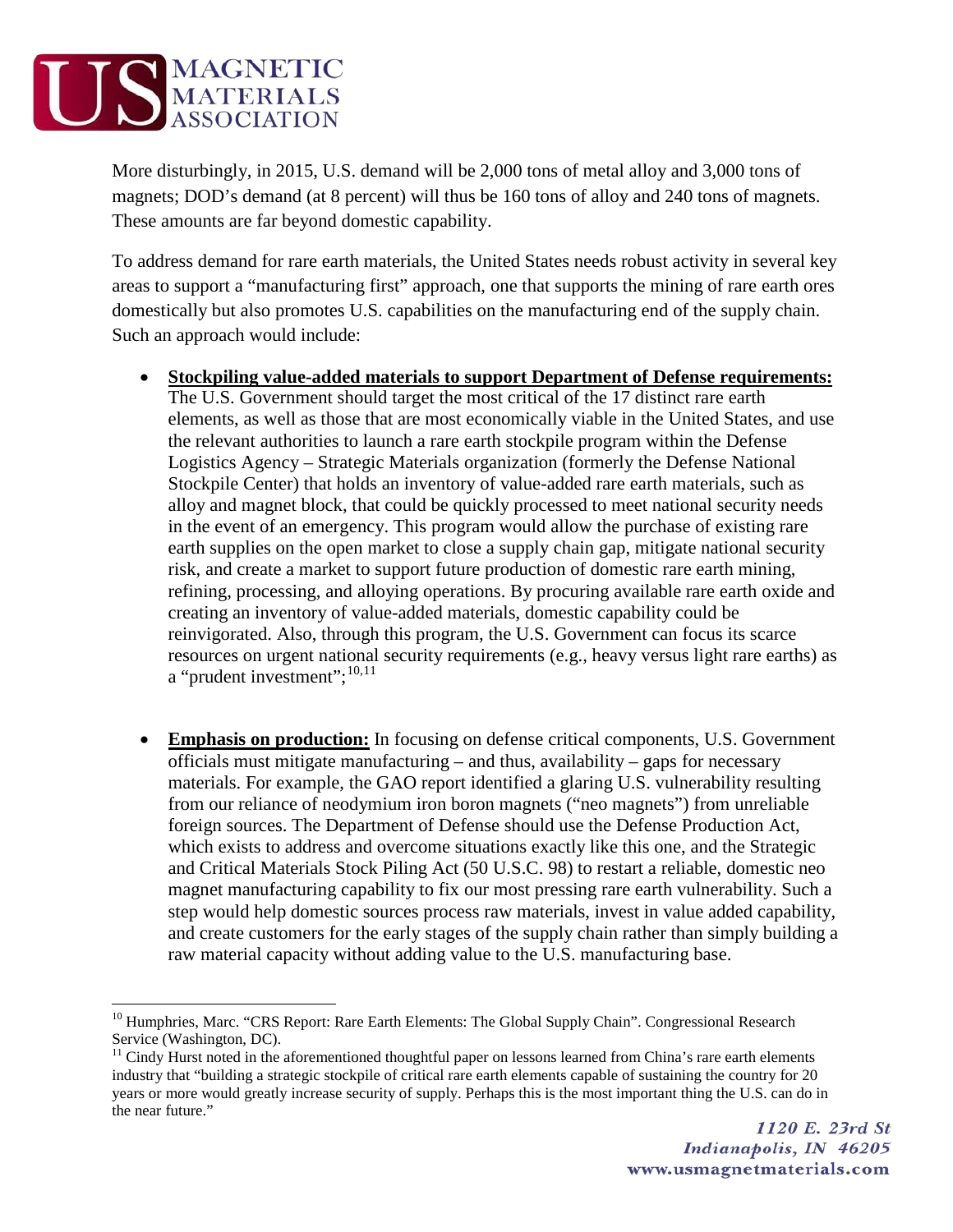

**Assumption: Rare earths will not be critical to defense applications over time, and by exploiting market dynamics that raise prices and squeeze supply, China's actions will encourage governments and industry to find substitutes for these materials.**

## **Myth: Many defense applications remain in inventory for decades and cannot be replaced.**

A range of defense applications are completely dependent on rare earth materials for their functionality, according to both government and industry officials:

- Precision-guided munitions (e.g., Joint Direct Attack Munitions, Joint Air to Ground Missiles, Joint Common Missiles) use samarium-cobalt or neodymium iron boron permanent magnets to control the fins and thus guide the drop direction of these "smart bombs";
- Neodymium iron boron magnets create white noise to cancel or hide rotor noise, thus enabling stealth technology in helicopters. They are also essential to the DDG-51 Hybrid Electric Drive Ship Program, as well as to aircraft, tanks, missile systems, and command and control centers
- Tanks and other vehicles use rare-earth lasers for range finding, and the main U.S. system for detecting underwater mines uses a rare-earth laser system;
- Military communications satellites use traveling wave tubes and klystrons that rely on rare earth magnets; and
- Military aircraft use samarium-cobalt magnets to help generate electricity for electrical systems, and sections of aircraft engines use yttria-stabilized zirconia, a high-temperature resistant ceramic coating, as a thermal barrier in the "hot" sections of jet engines. In addition, small high-powered rare earth magnet actuators are employed in moving the flight control surfaces of aircraft, including flaps and rudders. Radars and electronic warfare systems rely on rare-earth magnets (often samarium-cobalt) for traveling wave tube amplifiers to amplify power and distribute it.

The use of rare earth materials in defense applications is not new and the difficulty in accessing such products have been well-known. Years of research into substitutes have produced no viable alternatives, and by all accounts, U.S. national security will continue to rely on rare earth metals, alloys, and magnets in the foreseeable future as the U.S. military continues to deploy and use these critical weapon systems.

> 1120 E. 23rd St Indianapolis, IN 46205 www.usmagnetmaterials.com